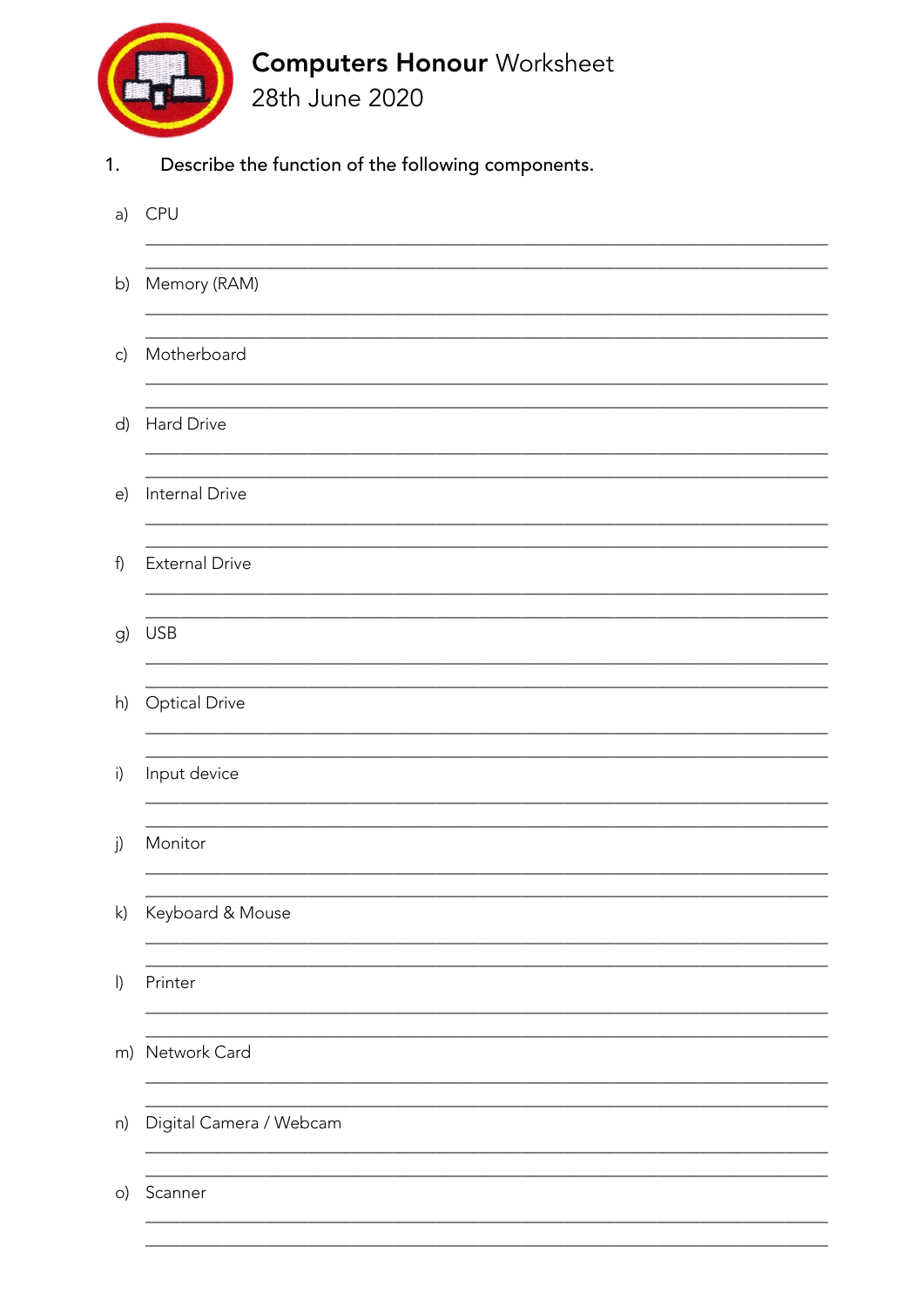Describe the proper handling and storage techniques of disks, CDs, CDR's,  $2.$ DVDs, Flash/USB drives, and other equivalent optical media devices.

Explain the difference between read-only, write once, and write-rewrite  $3<sub>1</sub>$ media. What are examples of each?

Explain how you would determine the following on your computer 4.

Processor Speed

**RAM Capacity** 

Hard Drive Storage Capacity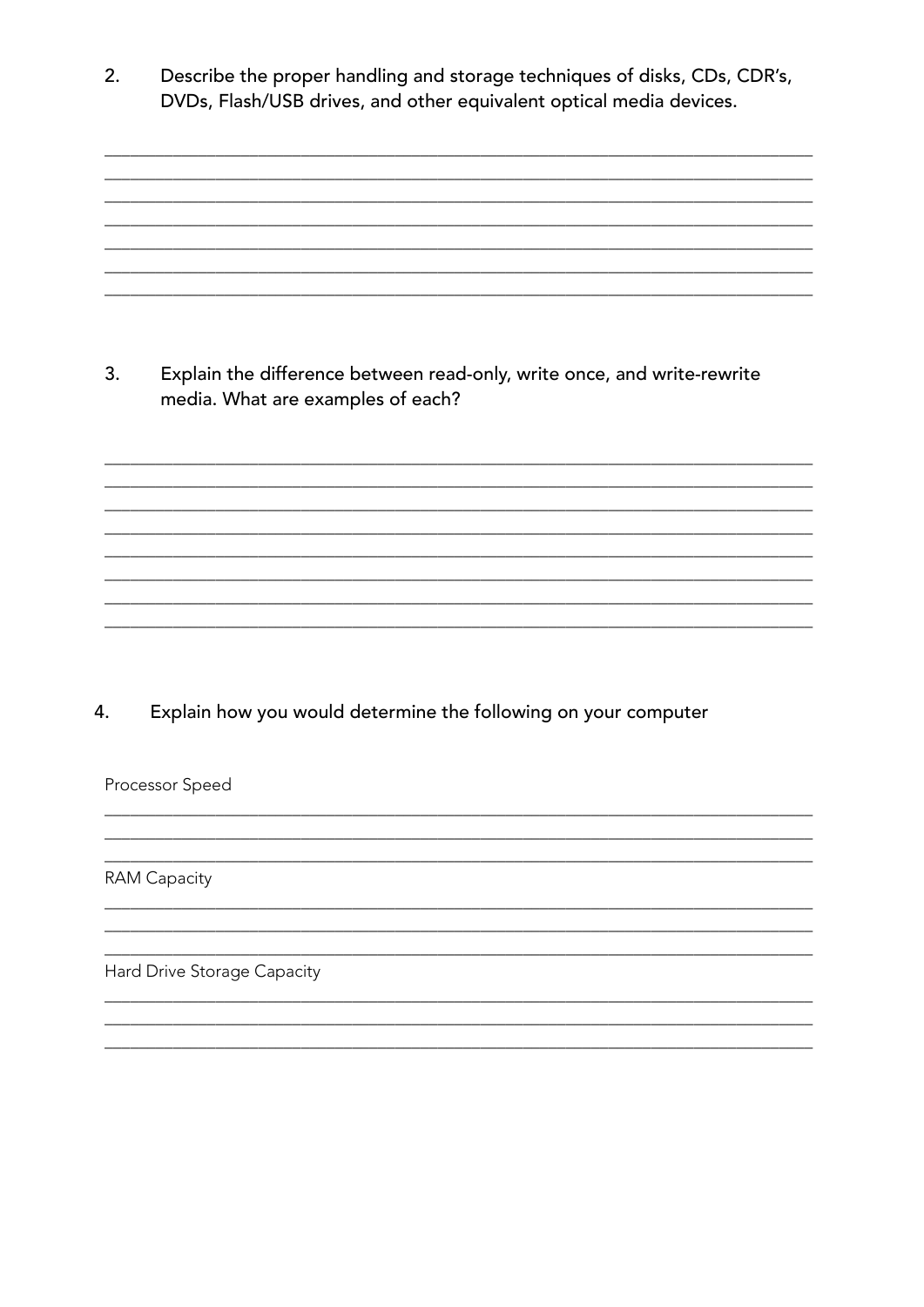Explain the advantages of increasing the following: 5.

Processor Speed

**RAM Capacity** 

Hard Drive Storage Capacity

List 2 types of printer and explain the uses and the advantages of each 6.

<u> 1980 - Johann Stein, marwolaethau (b. 1980)</u>

<u> 2000 - 2000 - 2000 - 2000 - 2000 - 2000 - 2000 - 2000 - 2000 - 2000 - 2000 - 2000 - 2000 - 2000 - 2000 - 200</u>

Printer 1

Printer 2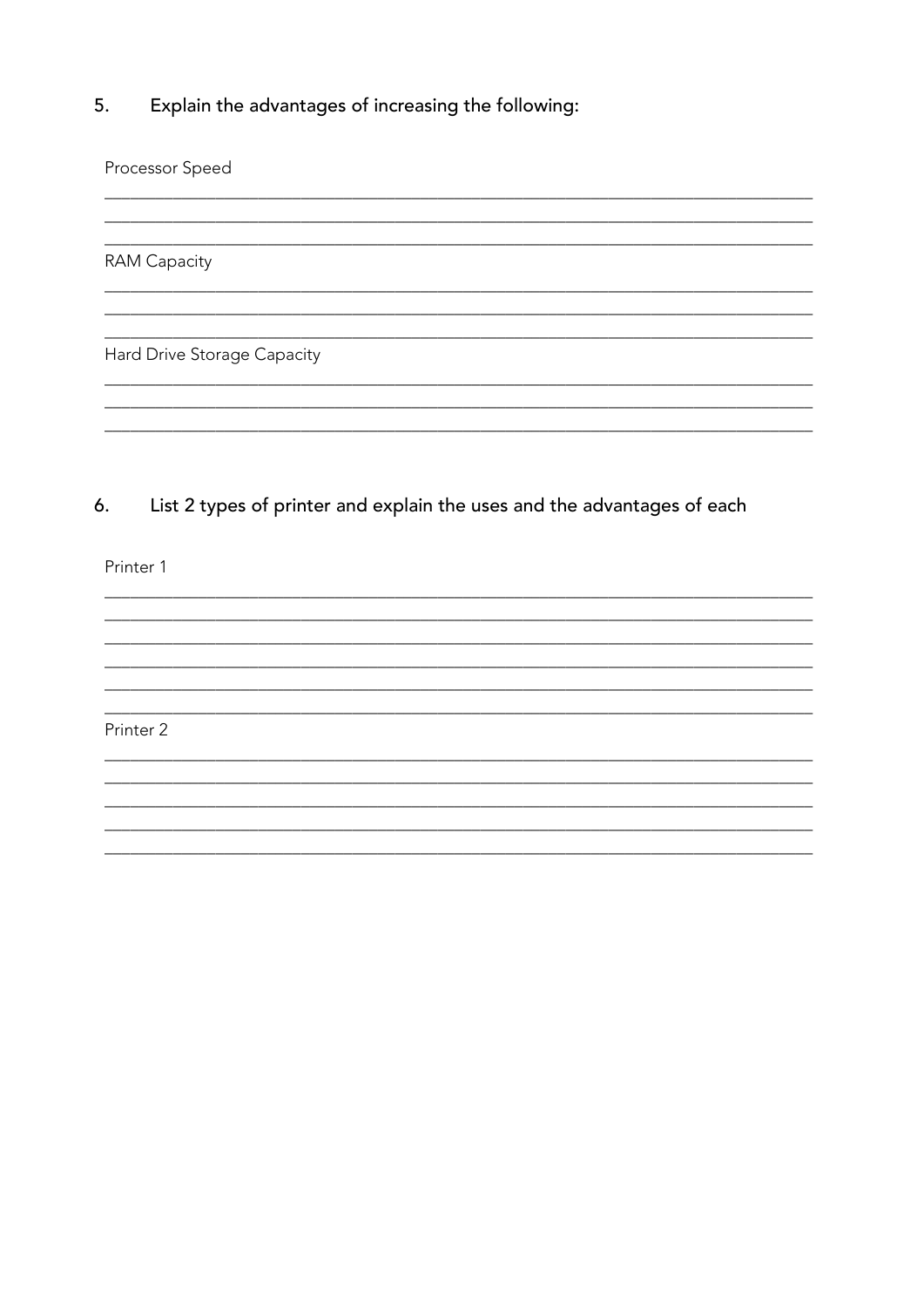## Explain how each of the following elements helps protect a computer system. 7. Why is computer safety so important?

Backup including System image backups Surge Protectors Antivirus & Firewalls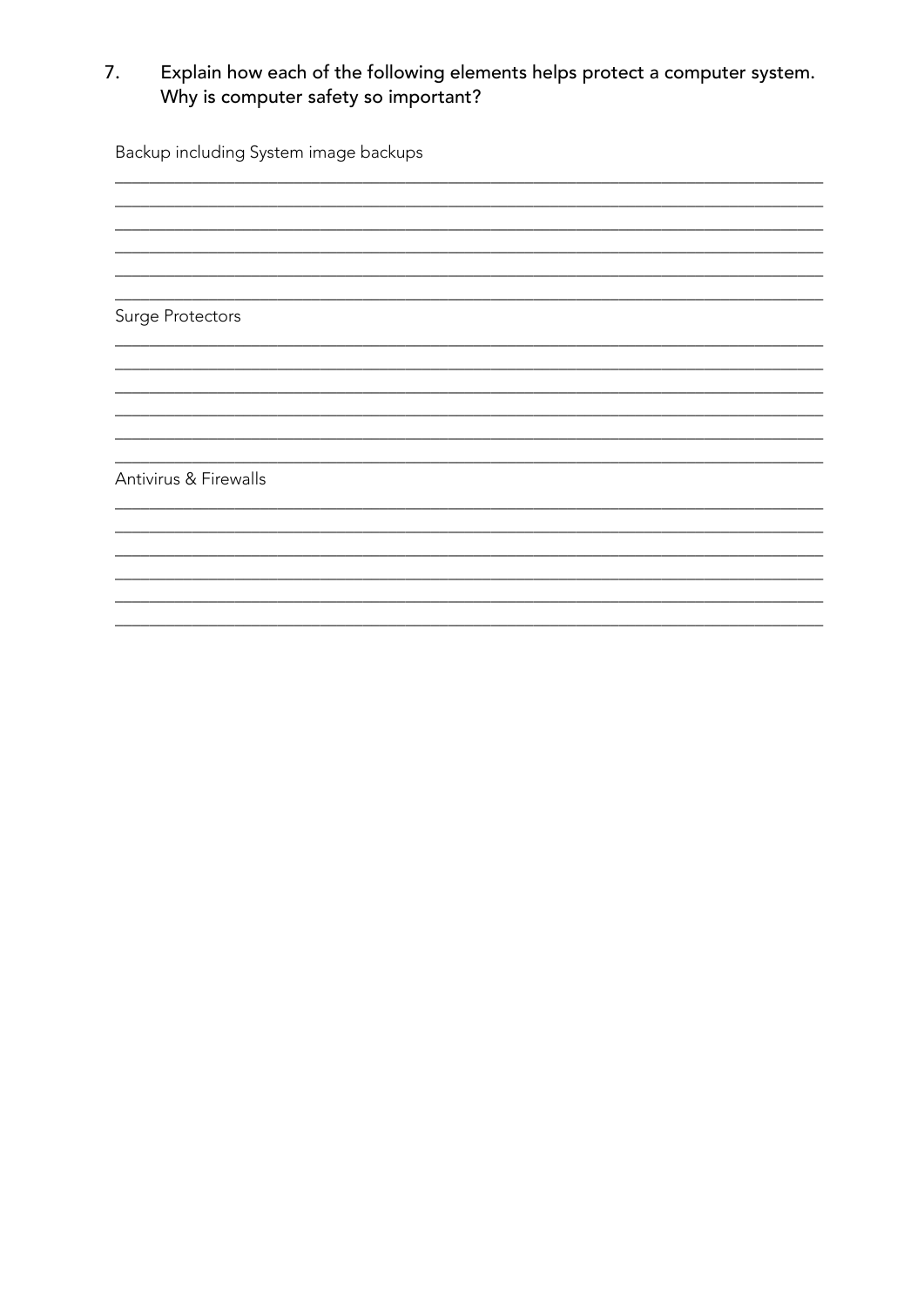8. Write a 250-word essay or give a three-minute oral report about the history of computers. Include prominent events and personalities that are significant to the development of the computer, both hardware and software. This report should focus on the development of the personal computer, not the internet or other accessory functions related to computing.

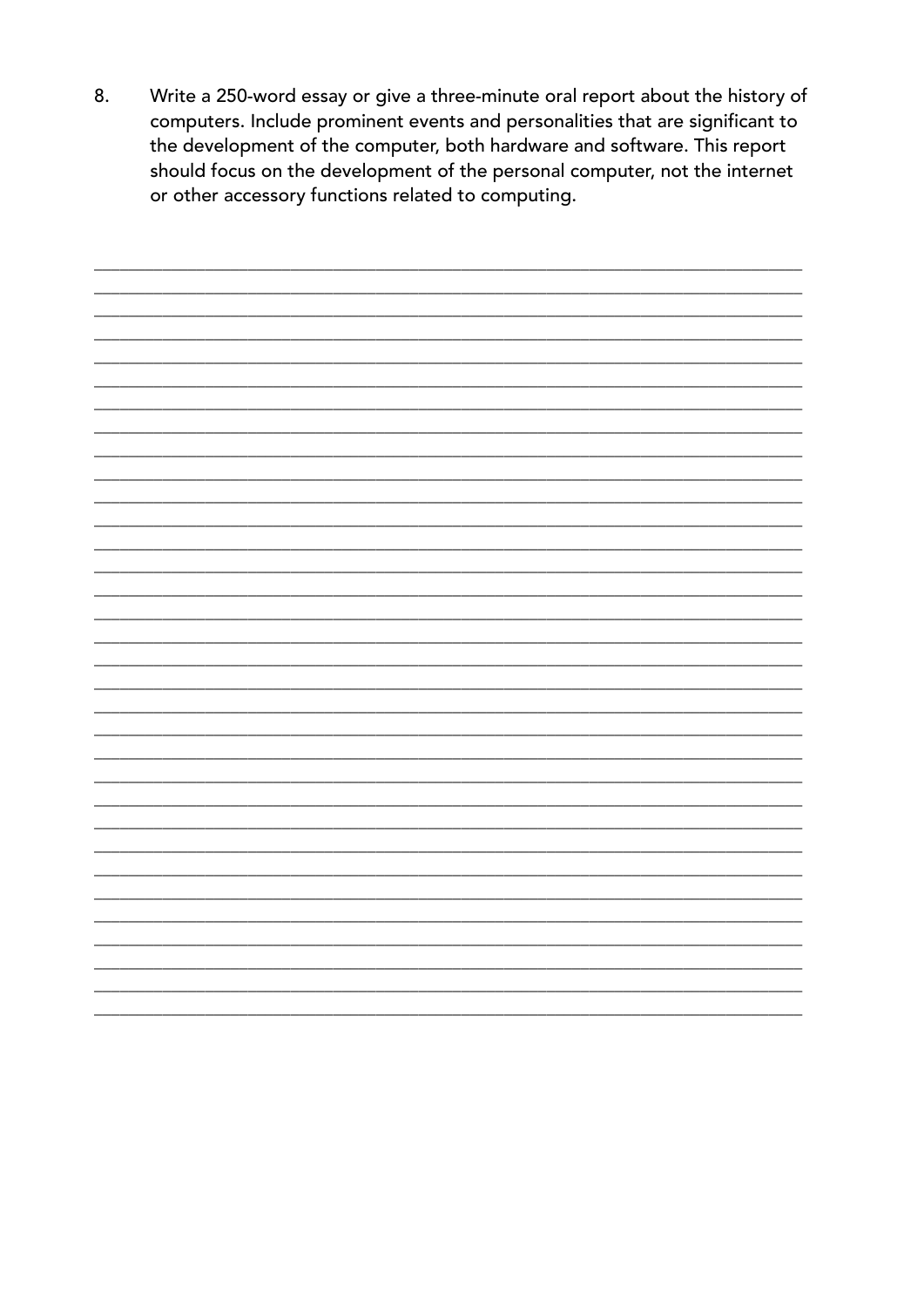9. Spend one week charting the time you spend on a computer. List what time was spent on schoolwork, gaming, online, etc. At the end of the week, evaluate with your counsellor, family, or group leader how your management of computer time relates to the Bible's instructions on stewardship of our time and resources (Romans 14:12; Psalms 31:15; Ecclesiastes 31:1-8;

Here is an example log to help you get started

|                   | Sun | <b>Mon</b> | <b>Tue</b> | <b>Wed</b> | <b>Thur</b> | Fri | <b>Sabbath</b> |
|-------------------|-----|------------|------------|------------|-------------|-----|----------------|
| <b>Schoolwork</b> |     |            |            |            |             |     |                |
| Gaming            |     |            |            |            |             |     |                |
| Online            |     |            |            |            |             |     |                |
| <b>Social</b>     |     |            |            |            |             |     |                |
| <b>Church</b>     |     |            |            |            |             |     |                |
| <b>Other</b>      |     |            |            |            |             |     |                |
| <b>Total</b>      |     |            |            |            |             |     |                |